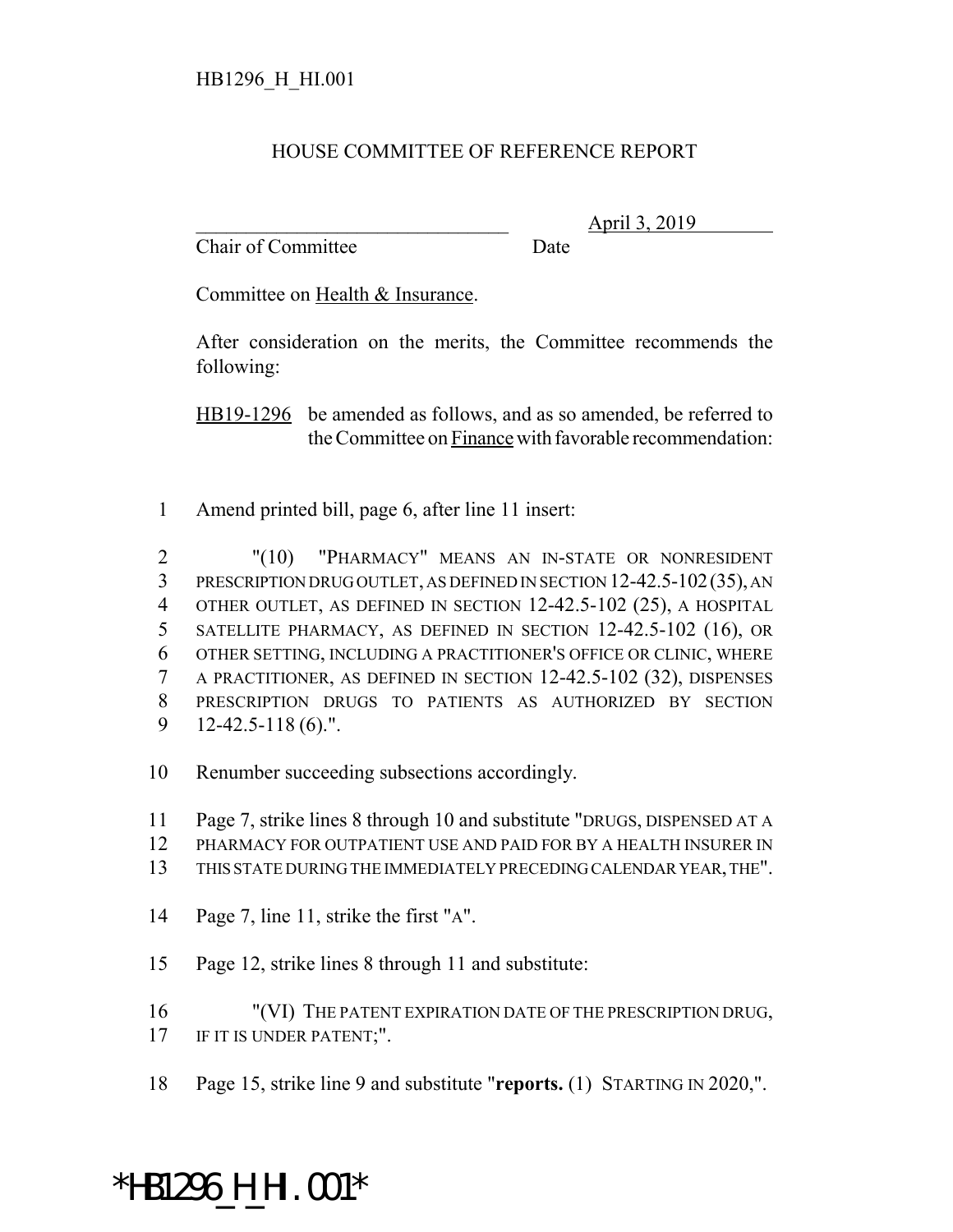- 1 Page 15, line 10, strike  $''(1)(b)$  OF THIS SECTION,".
- Page 15, strike lines 22 through 27.
- Page 16, strike lines 1 through 4.
- Page 16, strike lines 5 through 10 and substitute:

 "(2) FOR ALL PRESCRIPTION DRUGS PAID FOR IN THE PRIOR CALENDAR YEAR, THE HEALTH INSURER OR PHARMACY BENEFIT MANAGEMENT FIRM SHALL REPORT:

 (a) THE AGGREGATE AMOUNT OF ALL REBATES AND DISCOUNTS THAT REDUCE THE COST TO ACQUIRE PRESCRIPTION DRUGS".

Page 16, line 11, strike "PRESCRIPTION DRUG".

 Page 16, lines 12 and 13, strike "THE PRESCRIPTION DRUG" and substitute "PRESCRIPTION DRUGS".

- Page 16, strike lines 14 through 16 and substitute "YEAR;
- (b) THE AGGREGATE AMOUNT OF ALL REBATES AND DISCOUNTS
- THAT REDUCE THE COST TO ACQUIRE ALL PRESCRIPTION DRUGS".
- Page 16, line 17, strike "PRESCRIPTION DRUG".
- Page 16, line 20, strike "TOTAL" and substitute "AGGREGATE".
- Page 16, line 22, strike "THE PRESCRIPTION DRUG;" and substitute "ALL
- PRESCRIPTION DRUGS; AND".
- Page 16, strike lines 23 through 27.
- Page 17, strike lines 1 through 9.
- Reletter succeeding paragraphs accordingly.
- Page 17, line 10, strike "TOTAL" and substitute "AGGREGATE".
- Page 17, lines 11 and 12, strike "THE PRESCRIPTION DRUG," and substitute
- "PRESCRIPTION DRUGS,".

## \*HB1296\_H\_HI.001\* -2-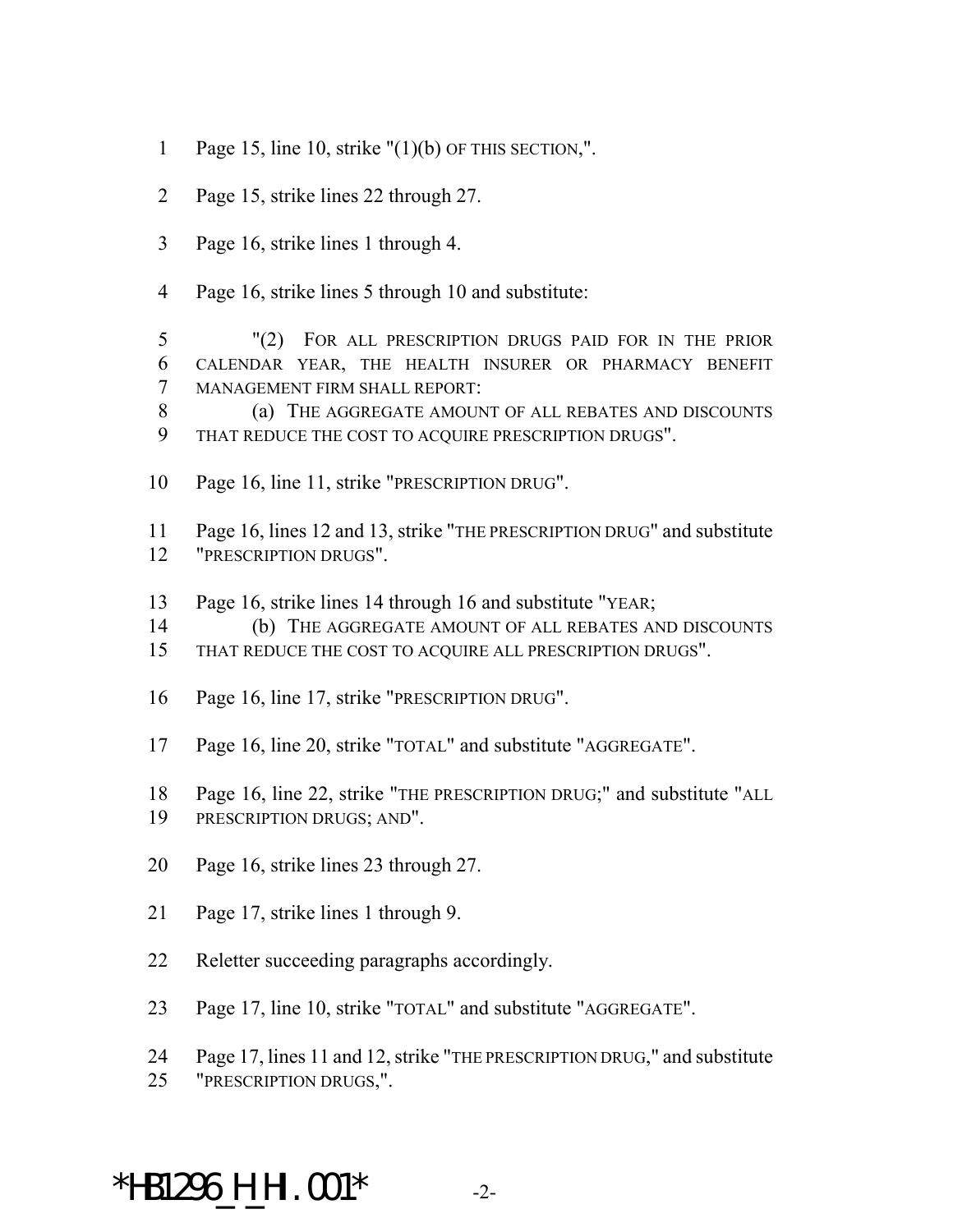Page 17, strike lines 16 through 18 and substitute:

 "(e) AN EXPLANATION OF ALL OTHER SERVICES OFFERED BY THE HEALTH INSURER OR PHARMACY BENEFIT MANAGEMENT FIRM, EXCLUDING PROPRIETARY AND CLIENT-SPECIFIC INFORMATION.".

- Page 18, line 13, after "VALUE" insert "THAT EXCEEDS ONE THOUSAND DOLLARS IN VALUE".
- Page 18, strike line 16 and substitute "11 OR A TRADE ASSOCIATION REPRESENTING ANY OF THOSE INDUSTRIES.".

 Page 19, line 6, after "VALUE" insert "THAT EXCEEDS ONE THOUSAND DOLLARS IN VALUE".

Page 19, after line 9 insert:

 "(4) A NONPROFIT ORGANIZATION SUBJECT TO THE REPORTING REQUIREMENTS OF THIS SECTION THAT FAILS TO COMPLY WITH THE REQUIREMENTS IS SUBJECT TO A FINE OF UP TO ONE THOUSAND DOLLARS.".

 Page 19, line 26, strike "INFORMATION REPORTED BY" and substitute "COMBINED AGGREGATE INFORMATION REPORTED BY ALL HEALTH INSURERS AND".

Page 22, after line 5 insert:

 "(b) AT LEAST THIRTY DAYS BEFORE THE COMMISSIONER 20 PUBLISHES AND SUBMITS THE REPORT PURSUANT TO SUBSECTIONS (2)(c) 21 AND (2)(d) OF THIS SECTION, THE COMMISSIONER SHALL PROVIDE HEALTH INSURERS, MANUFACTURERS, AND PHARMACY BENEFIT MANAGEMENT FIRMS THAT REPORTED DATA TO THE COMMISSIONER PURSUANT TO THIS PART 11 AN EXPLANATION AND DESCRIPTION OF THE INFORMATION THAT WILL BE RELEASED IN THE REPORT AND AN OPPORTUNITY TO OBJECT TO THE RELEASE OF SPECIFIED INFORMATION ON THE GROUNDS THAT THE INFORMATION IS PROPRIETARY. A HEALTH INSURER, MANUFACTURER, OR PHARMACY BENEFIT MANAGEMENT FIRM OBJECTING TO THE RELEASE OF INFORMATION MUST SUBMIT ITS OBJECTION AND INFORMATION DEMONSTRATING THAT THE SPECIFIED INFORMATION IS PROPRIETARY NO LATER THAN FIFTEEN DAYS AFTER RECEIPT OF THE EXPLANATION AND DESCRIPTION FROM THE COMMISSIONER.THE COMMISSIONER SHALL MAKE